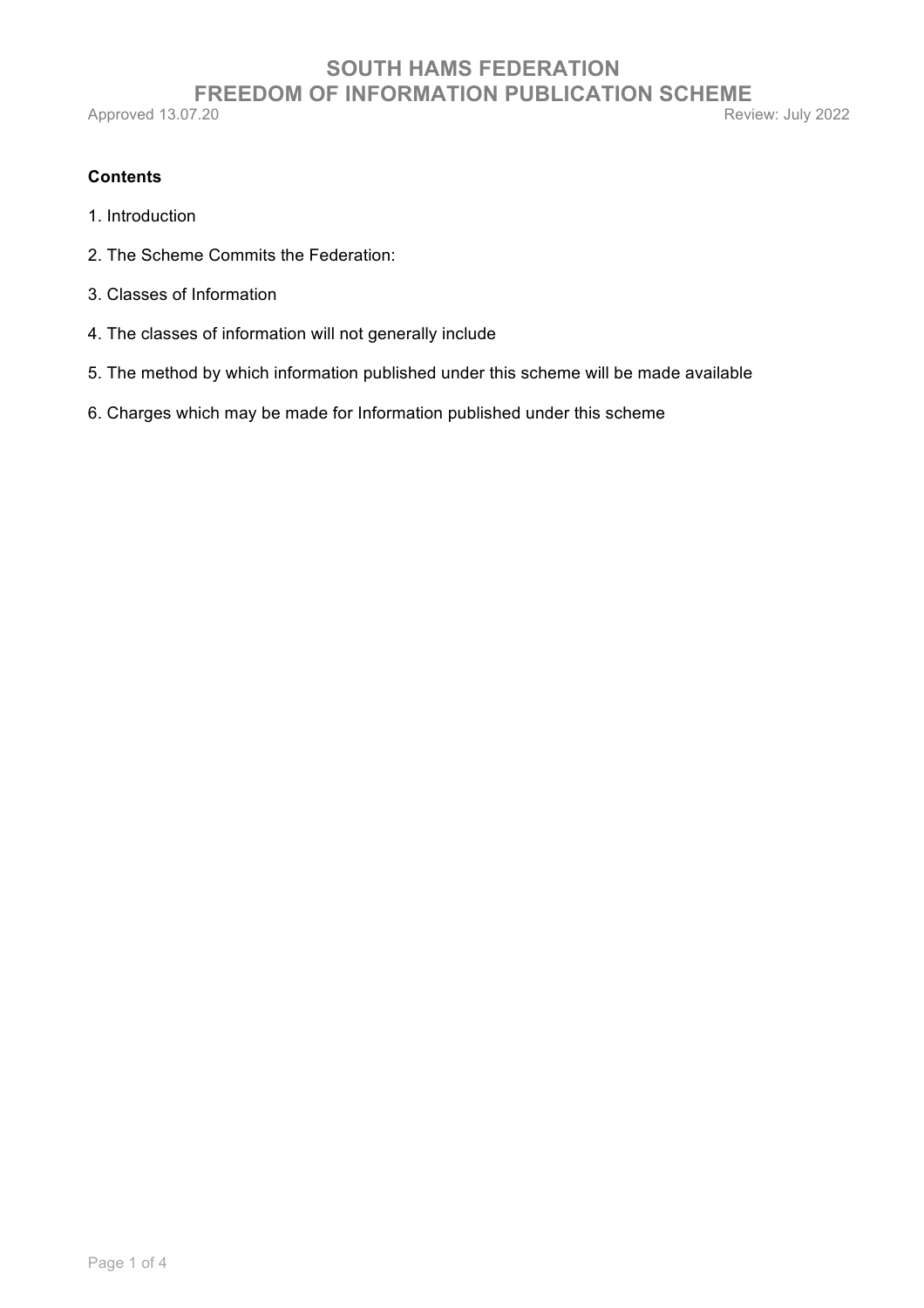# **SOUTH HAMS FEDERATION FREEDOM OF INFORMATION PUBLICATION SCHEME**

Approved 13.07.20 **Review: July 2022** 

### **Introduction**

1.1 This publication scheme commits South Hams Federation to make information available to the public as part of its normal business activities. The information covered is included in the classes of information mentioned below, where this information is held by its schools. Additional assistance is provided to the definition of these classes in sector specific guidance manuals issued by the Information Commissioner.

### **2. The Scheme Commits the Federation:**

- To proactively publish or otherwise make available as a matter of routine, information, including environmental information, which is held by the Federation and falls within the classifications below
- To specify the information which is held by the Federation and falls within the classifications below
- To proactively publish or otherwise make available as a matter of routine, information in line with the statements contained within this scheme
- To produce and publish the methods by which the specific information is made routinely available so that it can be easily identified and accessed by members of the public
- To review and update on a regular basis the information the Federation makes available under this scheme
- To produce a schedule of any fees charged for access to information which is made proactively available
- To make this publication scheme available to the public.

#### **3. Classes of Information**

- **Who we are and what we do**  organisational information, locations and contacts, constitutional and legal governance
- **What we spend and how we spend it**  financial information relating to projected and actual income and expenditure, tendering, procurement and contracts
- **What our priorities are and how we are doing**  strategy and performance information, plans, assessments, inspections and reviews
- **How we make decisions**  policy proposals and decisions. Decision making processes, internal criteria and procedures, consultations.
- **Our policies and procedures**  current written protocols for delivering our functions and responsibilities
- **Lists and Registers**  information held in registers required by law and other lists and registers relating to the functions of the Federation
- **The Services we offer**  advice and guidance, booklets and leaflets, transactions and media releases. A description of the services offered.

#### **4. The classes of information will not generally include:**

- Information which could reveal confidential information about individual members of the Federation or school communities
- Information which is exempt under the Freedom of Information Act 2000, or is otherwise properly considered to be protected from disclosure
- Information only available in draft form
- Information which is no longer readily available as it is contained in files that have been place in archive storage or is difficult to access for similar reasons.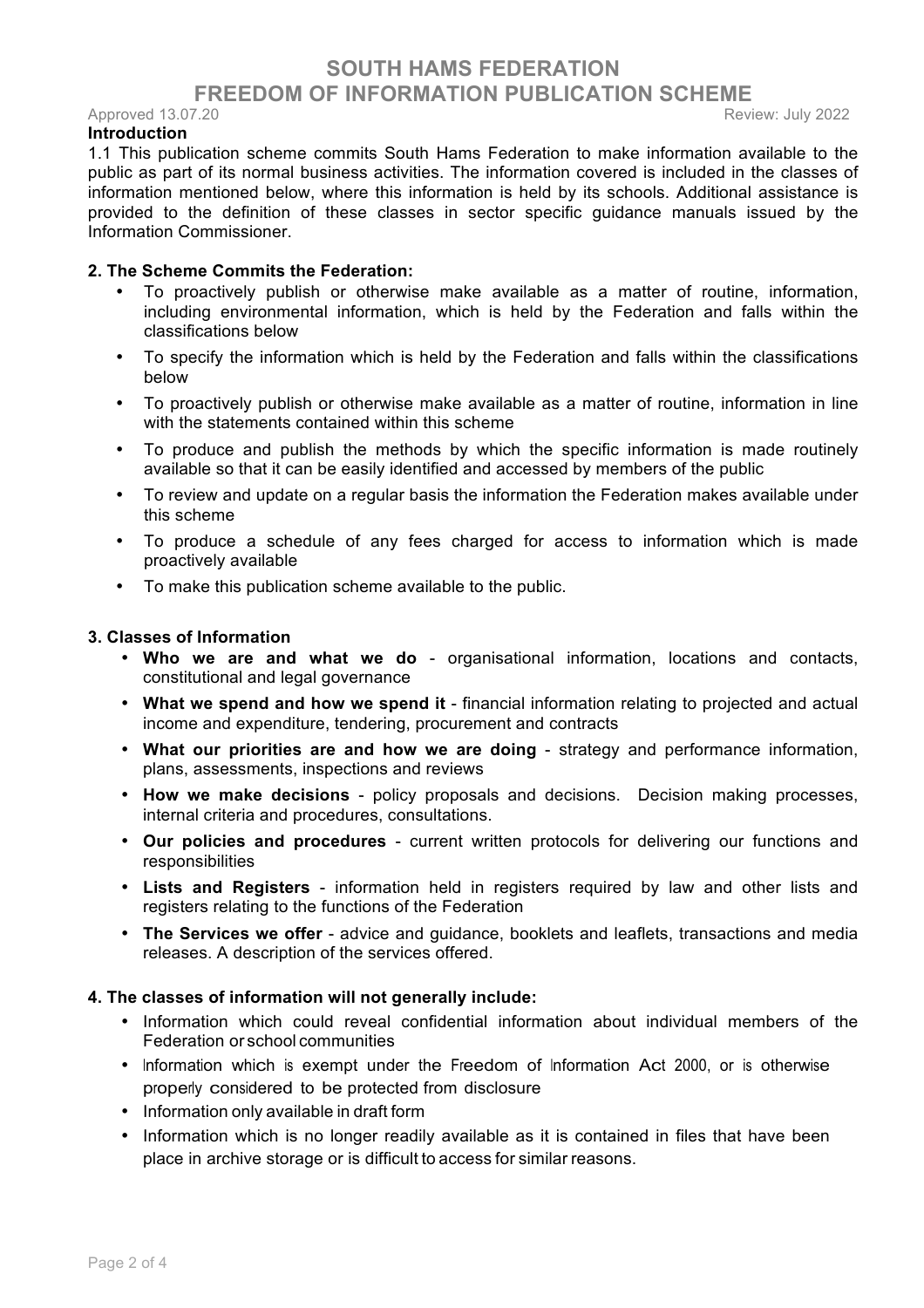# **SOUTH HAMS FEDERATION FREEDOM OF INFORMATION PUBLICATION SCHEME**  Approved 13.07.20 **Review: July 2022**

## **5. The method by which information published under this scheme will be made available**

- The Federation will indicate clearly to the public what information is covered by this scheme and how it can be obtained
- Where it is within the capability of the Federation, information will be provided on the schools websites. Where it is impracticable to make information available on the schools websites or when an individual does not wish to access the information by the website, the Federation will indicate how information can be obtained by other means and provide it by those means
- In exceptional circumstances some information may be available only by viewing in person. Where this manner is specified, contact details will be provided. An appointment to view the information will be arranged within a reasonable timescale
- Information will be provided in the language in which it is held or in such other language that is legally required. Where an authority is legally required to translate any information, it will do so
- Obligations under disability and discrimination legislation and any other legislation to provide information in other forms and formats will be adhered to when providing information in accordance with this scheme.

### **6. Charges which may be made for Information published under this scheme**

- The purpose of this scheme is to make the maximum amount of information readily available at minimum inconvenience and cost to the public. Charges made by the Federation for routinely published material will be justified and transparent and kept to a minimum
- Material which is published and accessed on a website will be provided free of charge
- Charges may be made for information subject to a charging regime specified by Parliament
- Charges may be made for actual disbursements incurred such as:
	- $\triangleright$  photocopying
	- $\triangleright$  postage and packaging
	- $\triangleright$  the costs directly incurred as a result of viewing information
	- $\triangleright$  Charges may also be made for information provided under this scheme where they are legally authorised, they are in all the circumstances, including the general principles of the right of access to information held by public authorities, justified and are in accordance with a published schedule or schedules of fees which is readily available to the public
	- $\triangleright$  If a charge is to be made, confirmation of the payment due will be given before the information is provided. Payment may be requested prior to provision of the information.

### **7. Written Requests**

7.1 Information held by a public authority that is not published under this scheme can be requested in writing, when its provision will be considered in accordance with the provisions of the Freedom of Information Act. Requests should be addressed to:

### *Stokenham School*

Email:stokenham@southhamsfederation.org.uk

Tel: 01548 580551 or Fax: 01548 580336 Contact Address: **Stokenham Area Primary School, Stokenham, Kingsbridge, Devon TQ7 2SJ**

### *Malborough School*

Email: malborough@southhamsfederation.org.uk

Tel: 01548 561444 or Fax 01548 561299

Contact Address: **Malborough with South Huish C of E Primary School, Malborough, Kingsbridge, Devon TQ7 3RN**